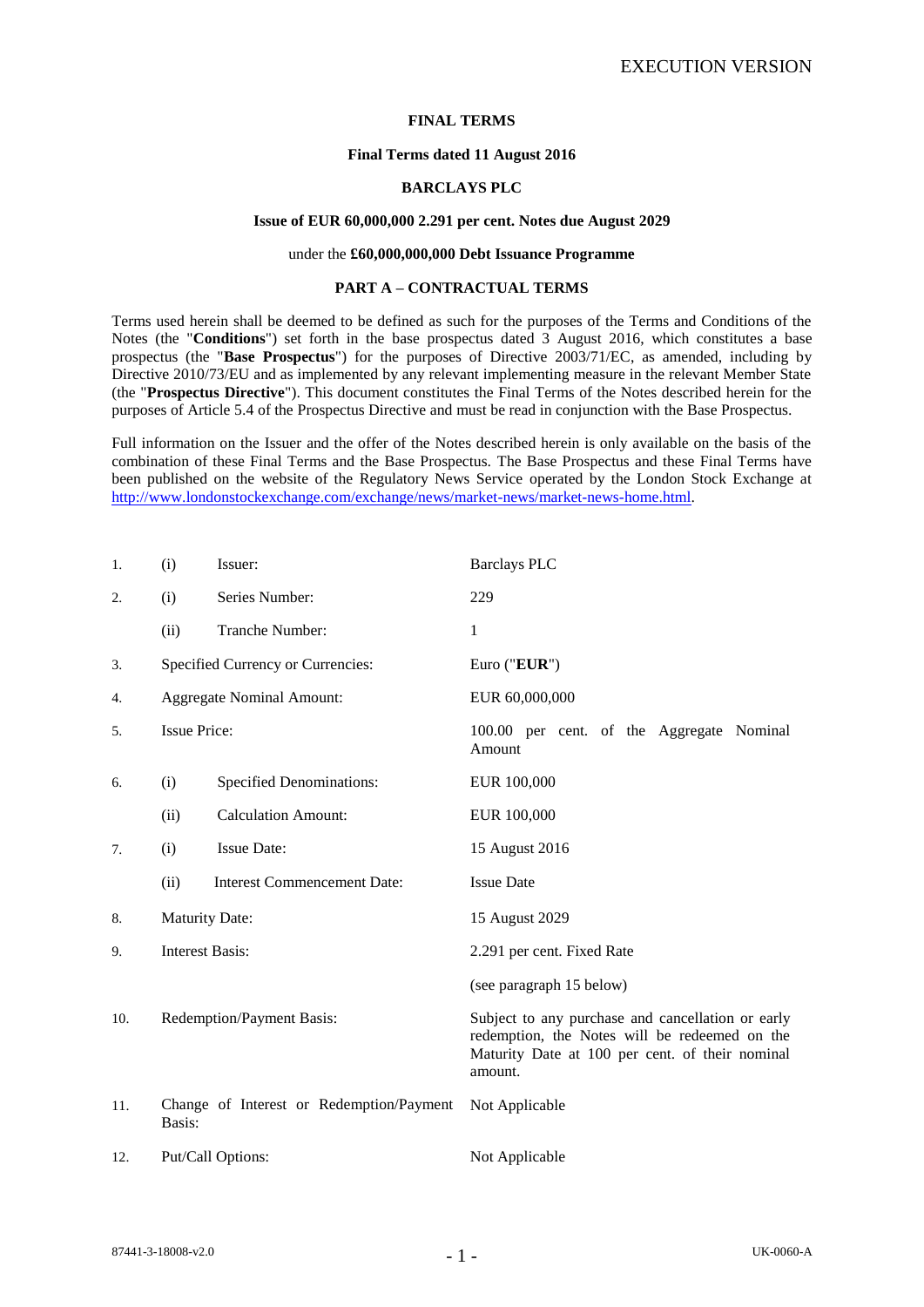| 13.                                               | (i)                                         |                   | Status of the Notes:                                                                                                  | <b>Senior Notes</b>                                                                                                                                          |
|---------------------------------------------------|---------------------------------------------|-------------------|-----------------------------------------------------------------------------------------------------------------------|--------------------------------------------------------------------------------------------------------------------------------------------------------------|
|                                                   | (ii)                                        |                   | Date of approval for issuance of 28 July 2016<br>Notes obtained:                                                      |                                                                                                                                                              |
| 14.                                               |                                             |                   | Senior Notes Waiver of Set-off:                                                                                       | Not Applicable                                                                                                                                               |
|                                                   |                                             |                   | PROVISIONS RELATING TO INTEREST (IF ANY) PAYABLE                                                                      |                                                                                                                                                              |
| 15.                                               | <b>Fixed Rate Note Provisions</b>           |                   |                                                                                                                       | Applicable                                                                                                                                                   |
|                                                   | (i)                                         | Rate of Interest: |                                                                                                                       | 2.291 per cent. per annum payable annually in<br>arrear on each Interest Payment Date                                                                        |
|                                                   | (ii)                                        | (A)               | Interest Payment Date(s):                                                                                             | 15 August in each year                                                                                                                                       |
|                                                   |                                             | (B)               | <b>Interest Payment Date</b><br>adjustment (for Renminbi or<br>Hong Kong dollar-<br>denominated Notes):               | Not Applicable                                                                                                                                               |
|                                                   | (iii)                                       |                   | <b>Fixed Coupon Amount:</b>                                                                                           | EUR 2,291 per Calculation Amount payable on<br>each Interest Payment Date                                                                                    |
|                                                   | (iv)                                        |                   | Broken Amount(s):                                                                                                     | Not Applicable                                                                                                                                               |
|                                                   | (v)                                         |                   | Day Count Fraction:                                                                                                   | Actual/Actual (ICMA)                                                                                                                                         |
|                                                   | (vi)                                        |                   | Party responsible for calculating the<br>amount payable upon Illiquidity,<br>Inconvertibility or Non-transferability: | Not Applicable                                                                                                                                               |
| 16.                                               | <b>Reset Note Provisions</b>                |                   |                                                                                                                       | Not Applicable                                                                                                                                               |
| 17.                                               | <b>Floating Rate Note Provisions</b>        |                   |                                                                                                                       | Not Applicable                                                                                                                                               |
| 18.                                               | <b>Zero Coupon Note Provisions</b>          |                   |                                                                                                                       | Not Applicable                                                                                                                                               |
|                                                   |                                             |                   | PROVISIONS RELATING TO REDEMPTION                                                                                     |                                                                                                                                                              |
| 19.                                               | <b>Call Option</b>                          |                   |                                                                                                                       | Not Applicable                                                                                                                                               |
| 20.                                               | <b>Put Option</b>                           |                   |                                                                                                                       | Not Applicable                                                                                                                                               |
| 21.                                               | <b>Final Redemption Amount of each Note</b> |                   |                                                                                                                       | Subject to any purchase and cancellation or early<br>redemption, the Notes will be redeemed on the<br>Maturity Date at EUR 100,000 per Calculation<br>Amount |
| 22.                                               | <b>Early Termination Amount</b>             |                   |                                                                                                                       | Not Applicable                                                                                                                                               |
| <b>GENERAL PROVISIONS APPLICABLE TO THE NOTES</b> |                                             |                   |                                                                                                                       |                                                                                                                                                              |
| 23.                                               | <b>Form of Notes:</b>                       |                   |                                                                                                                       | <b>Registered Notes:</b>                                                                                                                                     |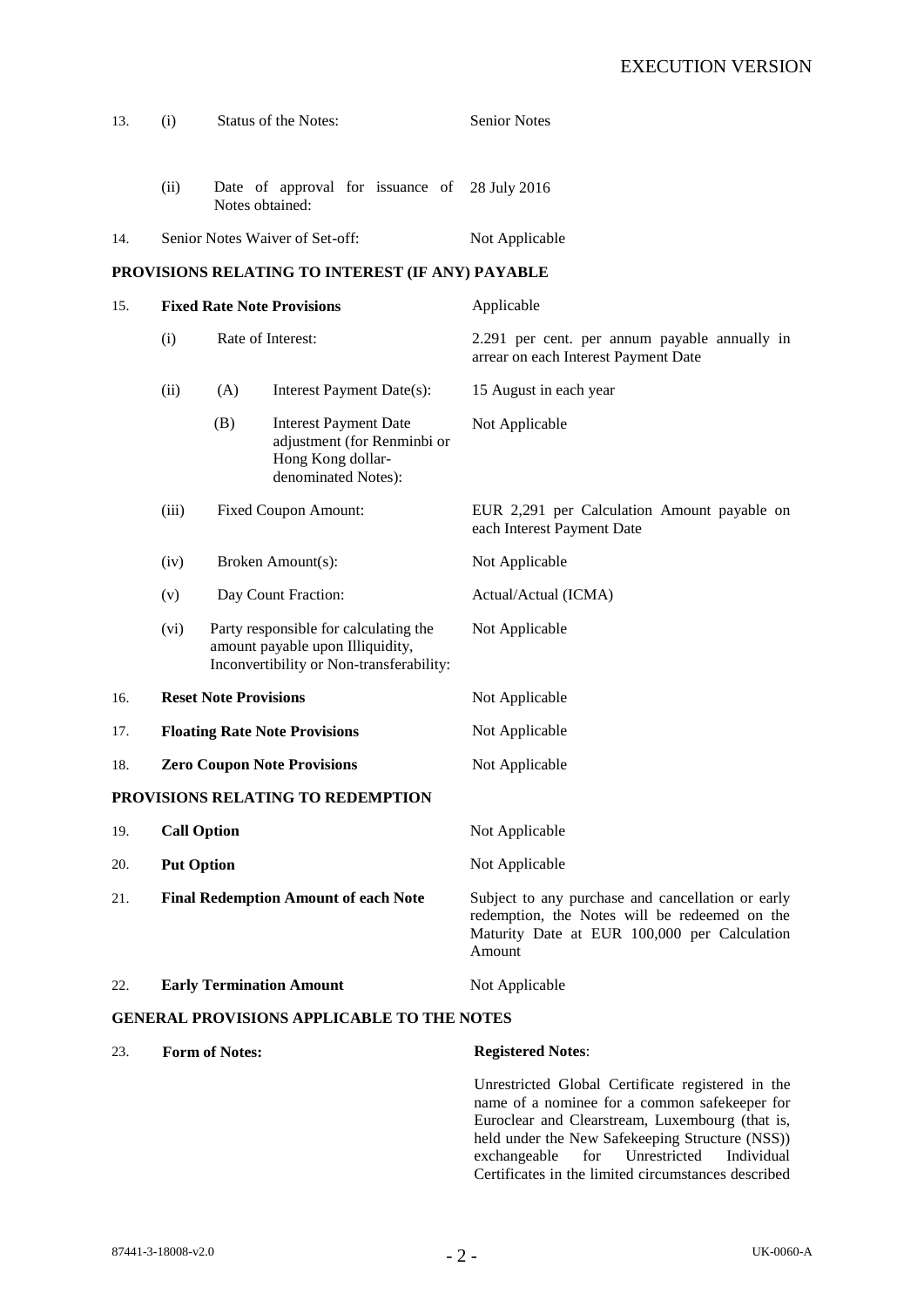# **EXECUTION VERSION**

|     |                                                                                                         | in the Unrestricted Global Certificate |
|-----|---------------------------------------------------------------------------------------------------------|----------------------------------------|
| 24. | New Global Note:                                                                                        | No                                     |
| 25. | Additional Financial Centre(s) or other special Not Applicable<br>provisions relating to payment dates: |                                        |
| 26. | Talons for future Coupons to be attached to No<br>Definitive Notes:                                     |                                        |
| 27. | Spot Rate:                                                                                              | Not Applicable                         |

Signed on behalf of Barclays PLC:

By:

Duly authorised

87441-3-18008-v2.0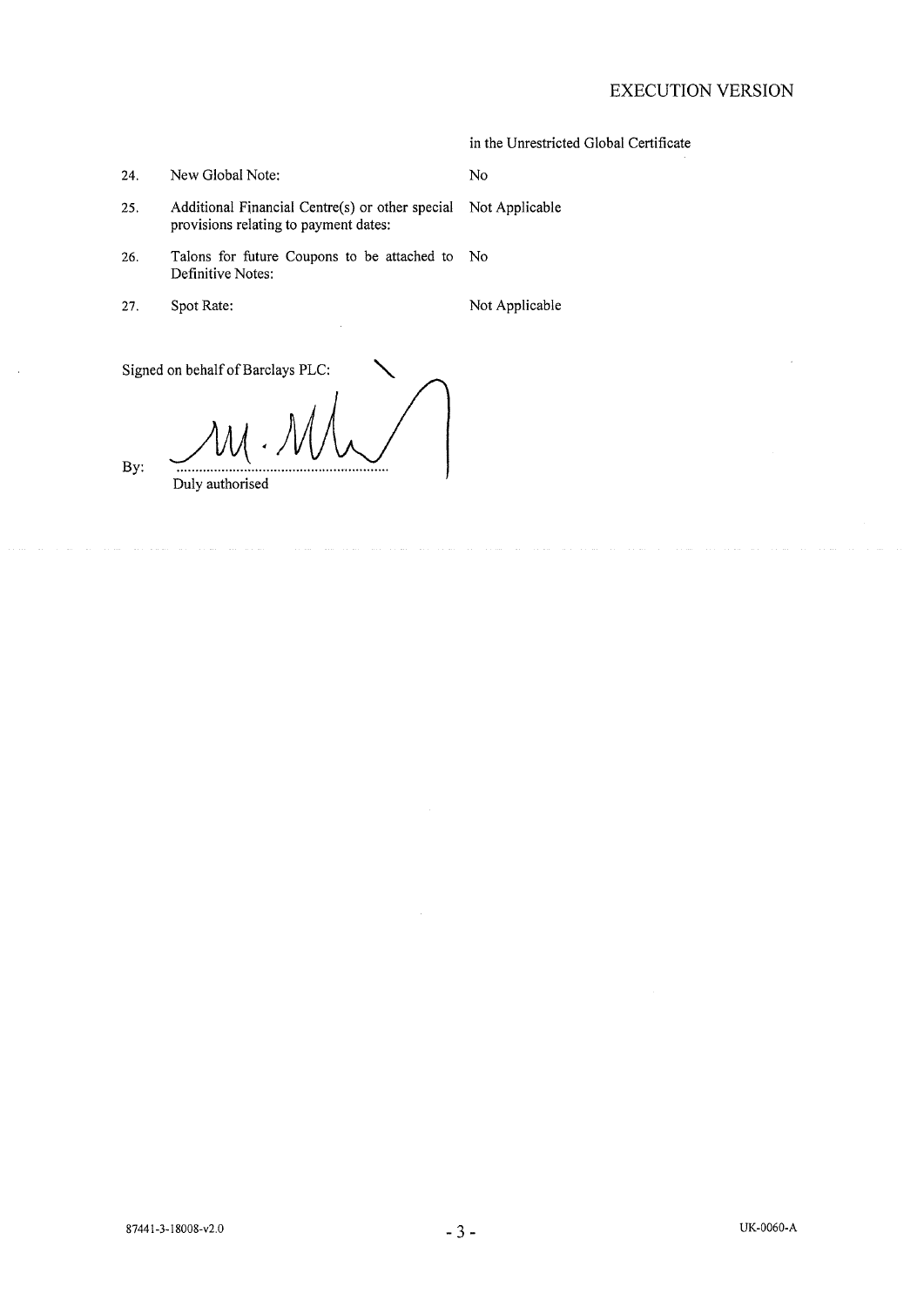# **PART B – OTHER INFORMATION**

# 1. **LISTING**

|    | (i)            | Listing and admission to trading:                              | Application has been made by the Issuer (or on its<br>behalf) for the Notes to be admitted to trading on the<br>Regulated Market of the London Stock Exchange with<br>effect on or about the Issue Date.                                                                                                                                                                                 |
|----|----------------|----------------------------------------------------------------|------------------------------------------------------------------------------------------------------------------------------------------------------------------------------------------------------------------------------------------------------------------------------------------------------------------------------------------------------------------------------------------|
|    | (ii)           | Estimate of total expenses related to<br>admission to trading: | £2,700                                                                                                                                                                                                                                                                                                                                                                                   |
| 2. | <b>RATINGS</b> |                                                                |                                                                                                                                                                                                                                                                                                                                                                                          |
|    | Ratings:       |                                                                | The Notes to be issued are expected to be rated:                                                                                                                                                                                                                                                                                                                                         |
|    |                |                                                                | Standard & Poor's Credit Market Services Europe<br>Limited ("Standard & Poor's"): BBB                                                                                                                                                                                                                                                                                                    |
|    |                |                                                                | Moody's Investors Service Ltd. ("Moody's"): Baa3                                                                                                                                                                                                                                                                                                                                         |
|    |                |                                                                | Fitch Ratings Limited ("Fitch"): A                                                                                                                                                                                                                                                                                                                                                       |
|    |                |                                                                | The short term unsecured obligations of the Issuer are<br>rated A-2 by Standard & Poor's, P-3 by Moody's and<br>F1 by Fitch, and the unsecured unsubordinated long-<br>term obligations of the Issuer are rated BBB by<br>Standard & Poor's, Baa3 by Moody's and A by Fitch.                                                                                                             |
|    |                |                                                                | Each of Moody's, Standard & Poor's and Fitch is<br>established in the European Economic Area (the<br>"EEA") and is registered under Regulation (EC) No.<br>1060/2009 (as amended) (the "CRA Regulation"). As<br>such, each of Moody's, Standard & Poor's and Fitch is<br>included in the list of credit rating agencies published<br>by the European Securities and Markets Authority on |

#### 3. **INTERESTS OF NATURAL AND LEGAL PERSONS INVOLVED IN THE ISSUE/OFFER**

Save as discussed in "*Subscription and Sale*", so far as the Issuer is aware, no person involved in the offer of the Notes has an interest that is material to the offer.

The Manager and its affiliates have engaged, and may in the future engage, in investment banking and/or commercial banking transactions with, and may perform other services for, the Issuer and its affiliates in the ordinary course of business.

#### 4. **USE OF PROCEEDS**

It is the Issuer's intention to use the proceeds of the issue of the Notes issued by it, to initially make an investment in the Bank in the form of senior debt. The Issuer retains the discretion to restructure any investment made with the proceeds at any time.

## 5. **YIELD**

Indication of yield: 2.291 per cent.

The indicative yield is calculated at the Issue Date on the basis of the Issue Price. It is not an indication of future yield.

its website in accordance with the CRA Regulation.